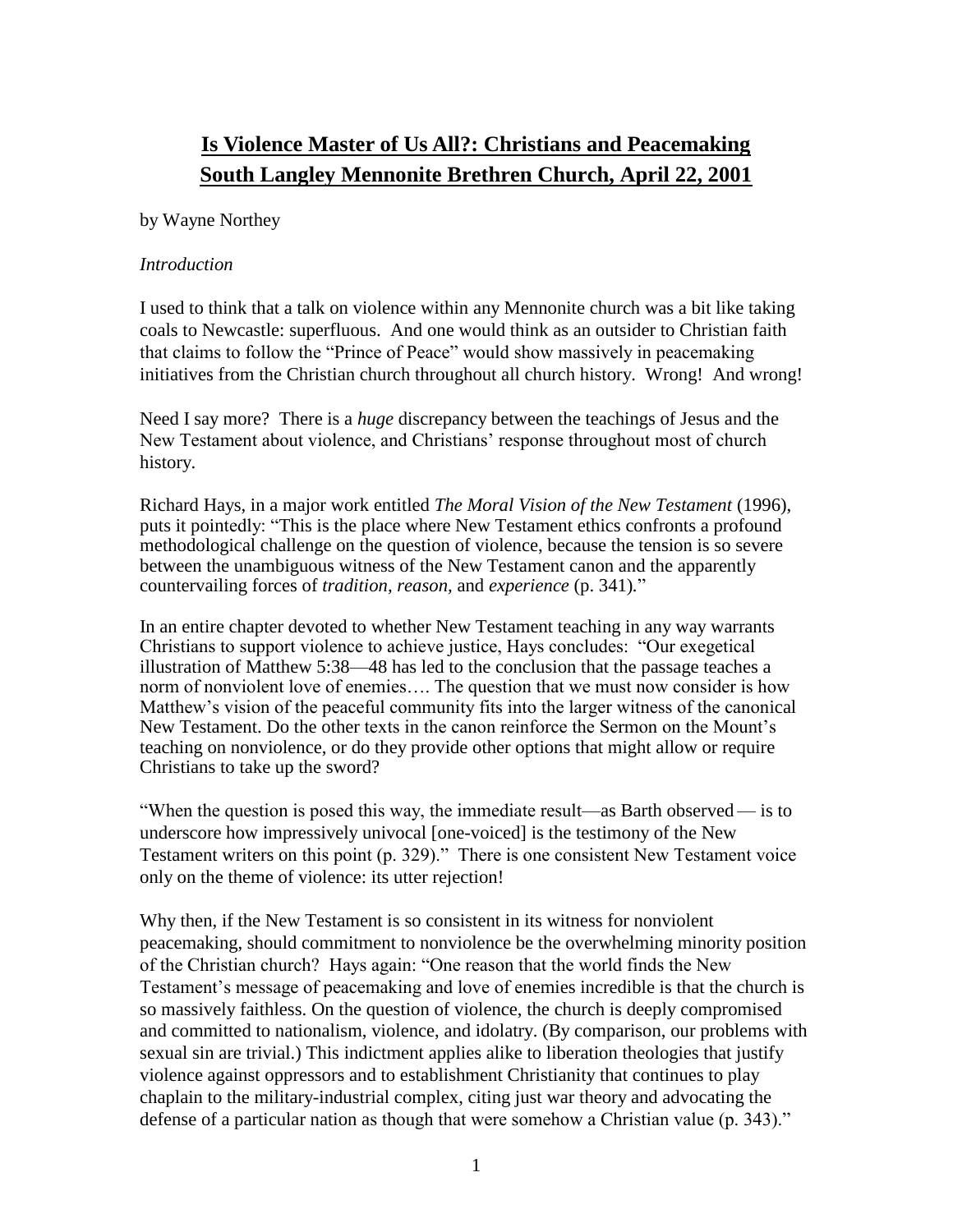"Violence is the ethos of our times. It is the spirituality of the modern world (Wink, 1992, p. 13).", writes one contemporary cultural observer and New Testament theologian, Walter Wink. More than any religious spirituality, including Christian, violence is the cultural air we breathe like no other. How can this be so after 2,000 years of Christian influence on culture? Simply put, it is too often as Søren Kierkegaard wrote: "My position is that the whole prevailing official proclamation of Christianity is a conspiracy against the Bible - we suppress what does not suit us (quoted in Bellinger, 2001, p. 98)."

This past century has seen more people slaughtered than all previous centuries combined - 107 millions in wars and regional conflicts by the mid-90's. Christians have led, blessed, and participated in the vast majority of this killing, and continue to do so into the third millennium. What ever happened to following Jesus on the issue of violence?

## *Outline of Three Sunday Sessions*

I wish to pursue that question today: **Following Jesus on the Issue of Violence.** Then next week, I will look at the premier 20<sup>th</sup> century theorist on violence, René Girard, who has just published a book specifically on Jesus and the New Testament, entitled *I See Satan Fall Like Lightning* (2001). It will be entitled: **The Gospel, René Girard and Violence.** In the third week, I will apply the theory we have been looking at to the real world issue of crime and punishment. I will call it: **Biblical Perspectives on Crime and Punishment.**

Each Sunday there will barely be enough time to do more than scratch the surface. What I offer is a copy of an outline of the session, and a paper written by me for those interested. And hopefully reasonable opportunity for discussion. I also have a bibliography of select works on the topic that I will make available each Sunday.

## *Pre-Christian Origin of Contemporary Ethos of Violence*

One author traces Western history's central ethos of violence to the Babylonian creation myth in existence well over a thousand years before Christ. Creation is seen in Babylonian religion as an act of violence.

Without elaborating for the sake of time, in this myth, creation is a violent victory over an enemy older than creation. Evil is prior to good. Violence is in the godhead itself. Humanity is created out of bloody violence, and hence humans are seen to be violent to the very core.

"The distinctive feature of the myth," explains one author, "is the victory of order over chaos by means of violence. This myth is the original religion of the status quo, the first articulation of 'might makes right'." He continues: "Peace through war, security through strength: these are the core convictions that arise from this ancient historical religion (Wink, 1992, pp. 16 & 17)."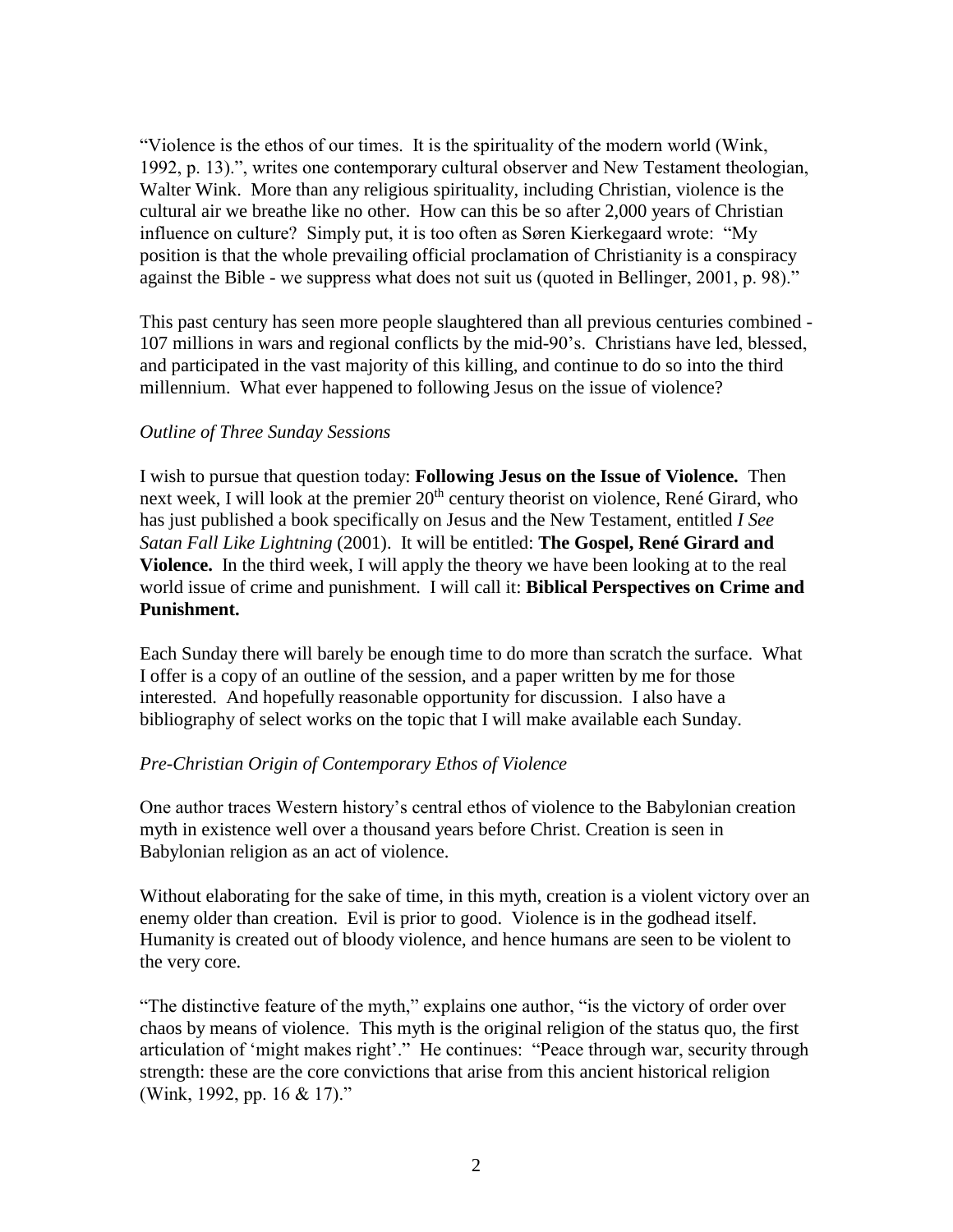With rare exceptions, this myth permeates contemporary culture the world over. This "religion" is at the heart of Western culture, in particular North American society, like no other rival such as Judaism or Christianity.

## *Christian Origin and History of Contemporary Christian Ethos of Violence*

There is no question that Emperor Constantine, who first legalized Christian worship in the early fourth century, also caused the Church to embrace for the first time an ethic of state violence which Christians have largely endorsed ever since. In turn however, this ethic arises from Old Testament norms of violent treatment of enemies. I shall return to that.

In the 11th century, Saint Anselm of Canterbury wrote a famous treatise, *Cur Deus Homo* (Why God Became Man)*,* on the atonement. The atonement concerns the effect of Christ's death on the cross. There have been three discernible views of the atonement in the history of the church, of which the second, the "satisfaction theory", has been the most dominant in Western history since the  $11<sup>th</sup>$  century. "The second group of theories may be said to have originated with Anselm, who saw sin as dishonor to the majesty of God. On the cross the God-man rendered satisfaction for this dishonor. Along similar lines the Reformers thought that Christ paid the penalty sinners incurred when they broke God's law (Morris, "Atonement", p. 83)."

Without elaboration, Anselm's theory created a cultural "structure of affect"<sup>1</sup> that understood God's justice in primarily violent terms: God clearly demanded blood satisfaction for wrongs against him. It was and is consequently not a big step for Christians who embrace the satisfaction theory of the atonement to employ violence in the pursuit of justice. This pursuit has dominated Western Christendom ever since.

1. A Short History of Christian Violence<sup>2</sup>

I will now give you a quick bird's eye view of some of the church's most violent moments. *I am purposely centering out the violent aspects of that history. That is not the whole story by any means!* Thankfully, there is also lots of good news throughout! Here goes.

a. As Christianity expanded into the Roman Empire during its first three centuries it met with significant resistance from the governmental authorities, which often took the form of direct persecutions resulting in Christian martyrdoms. During this period, Christians were, generally speaking, the recipients of violence rather than the perpetrators of it. After Christianity became a tolerated and then an official religion, however, it became much more common for violent acts to be carried out by Christians. This change began in 311 AD, when Emperor Constantine first declared Christianity a legal religion.

 $\overline{a}$ 

<sup>&</sup>lt;sup>1</sup> This is Timothy Gorringe's term (1996).

<sup>&</sup>lt;sup>2</sup> Much of this is based on Bellinger  $(2001)$ .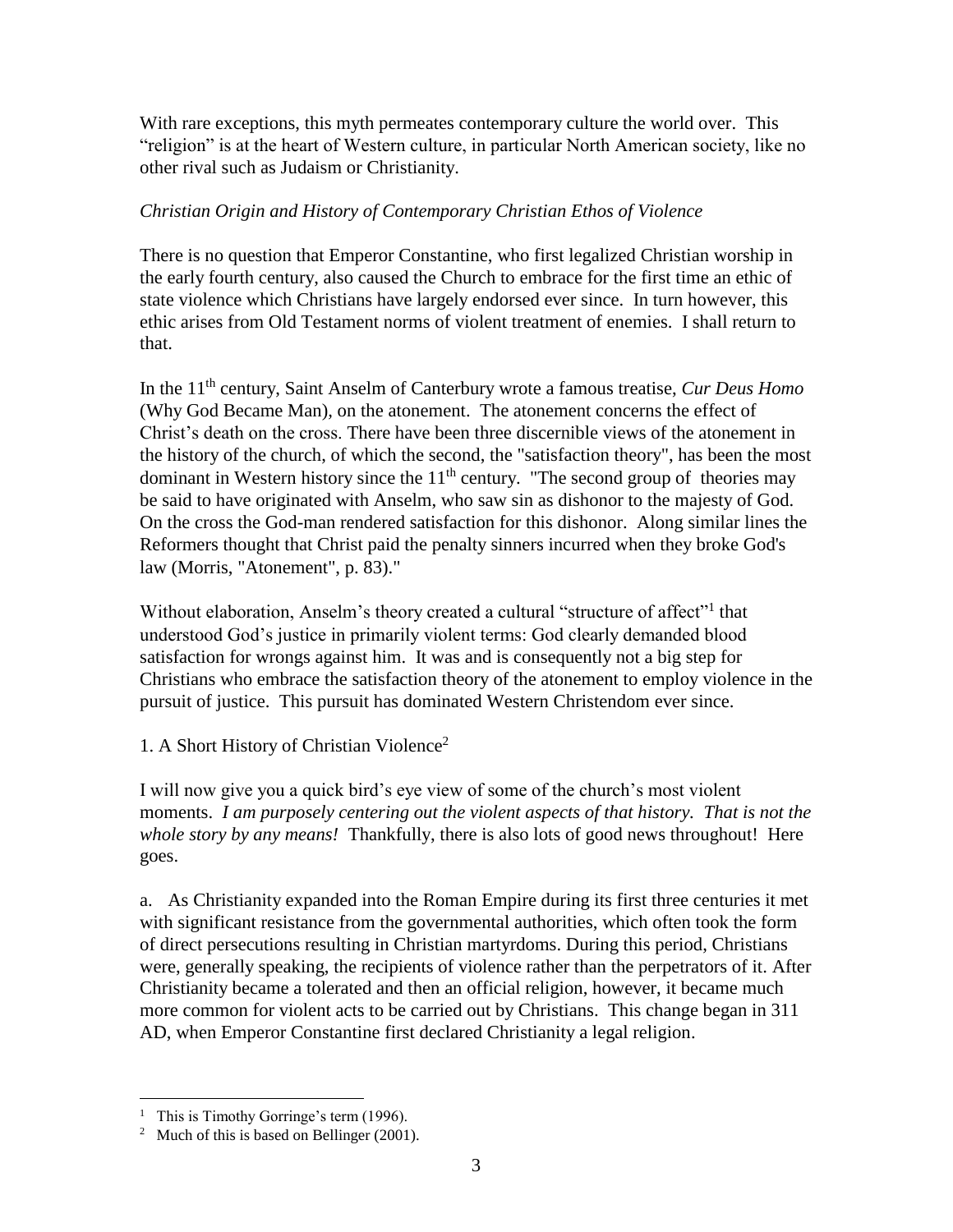b. Priscillian was a Spanish ascetic. His enemies in the Spanish church lobbied the Emperor Maximus, and succeeded in obtaining his condemnation for heresy. Priscillian and one of his followers, the noblewoman Eucrotia, were beheaded in 384. This was the first case in which heretics had been formally tried, convicted, and executed through the cooperation of church and state, foreshadowing the extensive powers of the Medieval Inquisition (Dowley, 1995, 150-151).

c. In the year 390, the people of Thessalonica murdered the military commander of the city. The Christian Emperor Theodosius ordered a massacre of the city's inhabitants, which resulted in more than 7,000 deaths. Under pressure of excommunication, exerted by Ambrose, Theodosius publicly repented of his sin (Dowley, 1995, p. 151).

For centuries afterwards, the church generally shrank from endorsing violence as a means of achieving justice. But this all began to change in the  $11<sup>th</sup>$  century, when Saint Anselm wrote his treatise on the atonement, during what is called by some the "Papal Revolution". It was so-called, because of the explicit move by the Church to be the ultimate power in Europe.

d. The Crusades were a series of military expeditions organized by Western European Christians, during the  $12<sup>th</sup>$  and  $13<sup>th</sup>$  centuries, in an effort to recover the Holy Land from the Muslim "infidels." The first Crusade was very successful militarily, achieving several victories over the "Turks" as the Western armies advanced toward Jerusalem. On July 1, 1097, one of the main Muslim armies was defeated and almost completely decimated by the Crusaders. Two years later the Crusaders reached Jerusalem and captured it after a relatively brief siege. In the course of taking the city they massacred most of the inhabitants—men, women, and children. Jerusalem was described by observers as being "awash in a sea of blood." The Crusaders saw their actions as being an expression of God's righteous judgment on the Muslim "infidels" who deserved to die for their rejection of Christ and their "desecration" of the Holy City. Various subsequent Crusades were carried out during the next two centuries, most resulting in military failure or shortlived Latin kingdoms in the East. The net result of the Crusades was to further separate the Eastern and Western branches of Christianity from each other and to ensure the alienation of the Muslim world from Christianity—an alienation which to a large extent has continued up to the present day (Dowley, 1995, pp. 278 - 279).

Between 1209 and 1229 a Crusade was organized against the Albigensian heretics in southern France. Because a significant portion of the nobility of that region had sided with the Albigensians, the fighting was long and drawn-out, resulting in tremendous loss of life. The Roman Catholic bishop of the city of Bezier, when asked by the besieging soldiers how to tell the heretics from the orthodox, is reported to have said: "Kill them all, God will sort them out."

e. The Inquisition was the internal European institution which corresponded to the external Crusades. Its main function was to identify and punish the "infidels" within the Western world who were perceived as a threat to society. The Inquisition was organized in the first half of the thirteenth century, largely in response to the Albigensian heresy in France, but its power was soon extended into many areas of Europe. Typically, the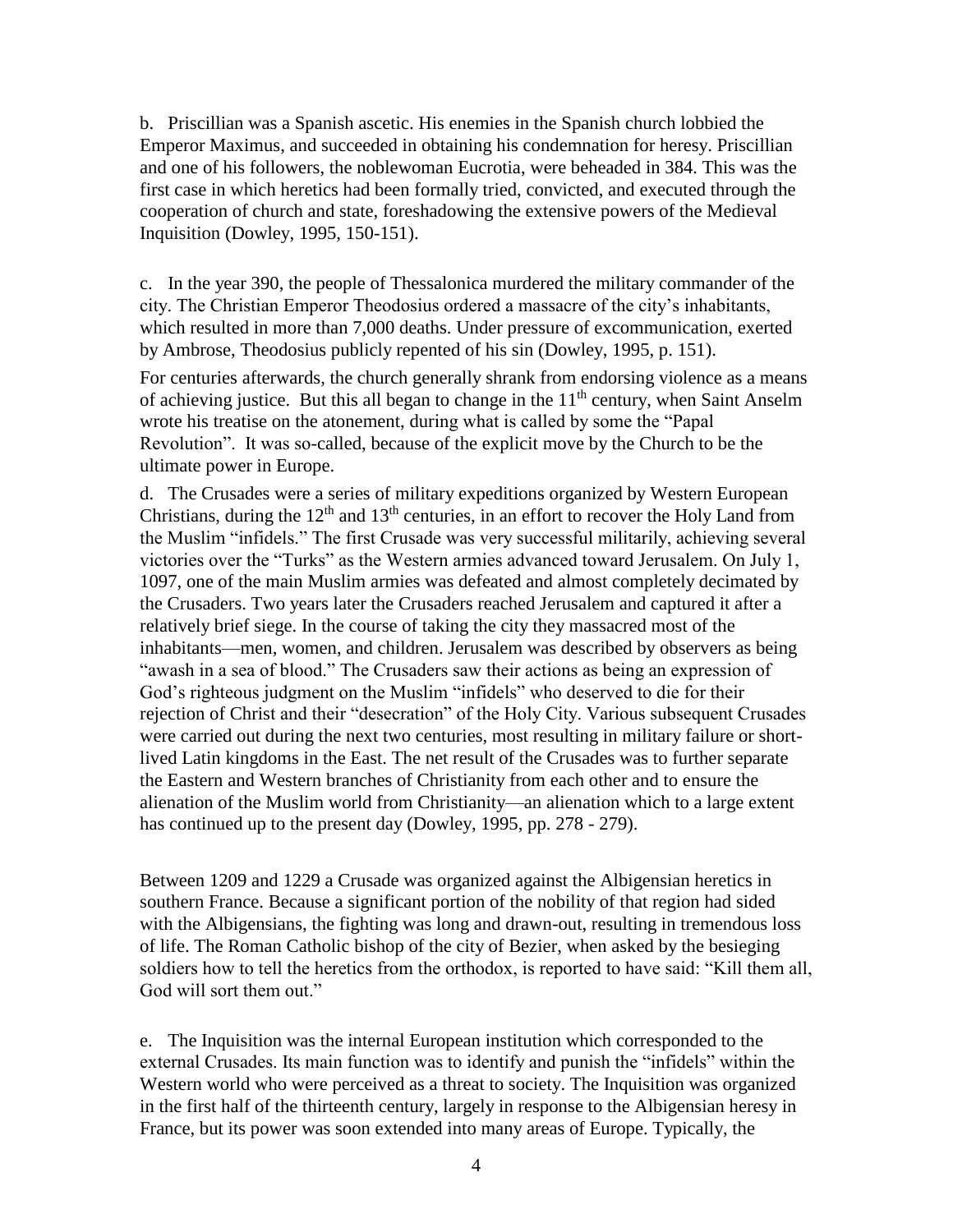Inquisitors would enter a city and establish a court. They would summon all heretics to come forward and confess their heresy. Those who did so were treated with relative leniency. Those who were accused of heresy by others and found guilty were punished more severely, sometimes with death (at the hands of the civil authorities, not the Inquisitors themselves). In 1252 Pope Innocent IV officially approved the use of torture by the Inquisition to extract "the truth" from defendants. Justification for this procedure was found in the tradition of Roman slave law. Methods of torture included the rack and placing hot coals on the soles of the feet. At the close of the court proceedings, the sentences of those found guilty were announced publicly in a ceremony referred to as an auto-da-fé—an 'act of faith' (Dowley,1995, pp. 321-324)."

In 1478 a relatively autonomous branch of the Inquisition was established with papal approval in Spain. It carried out a campaign against Jews and Muslims whose conversions to Christianity were thought to be insincere, against "witches," and in later decades against those accused of Protestant leanings. Tomás de Torquemada, the notorious Grand Inquisitor of Spain, burned at the stake thousands of alleged heretics between 1487 and 1498. The Spanish Inquisition was not formally dissolved until 1834 (O'Malley, 1996).

Thomas Aquinas in the 13<sup>th</sup> century taught that the Church hoped for the conversion of the heretic, thus allowing him to respond to a "first and second admonition." But if he remained unrepentant, then the Church ceased to hope for his conversion and "looks to the salvation of others by excommunicating him and separating him from the Church, and furthermore delivers him to the secular tribunal to be exterminated thereby from the world by death." Aquinas quoted Jerome in support of this course of action: "Cut off the decayed flesh, expel the mangy sheep from the fold, lest the whole house, the whole dough, the whole body, the whole flock burn, perish, rot, die (Aquinas, 1988, p. 256)."

f. The magisterial reformers, Luther and Calvin, were not much different from the Roman Catholic leaders of the day with regard to their attitudes toward violence. Luther's teachings had indirectly contributed to the Peasants' Revolt in Germany in the 1520s. Luther called for suppression of the rebellious peasants in these well-known words: "Let everyone who can, smite, slay, and stab, secretly or openly, remembering that nothing can be more poisonous, hurtful, or devilish than a rebel. It is just as when one must kill a mad dog (Porter, 1974, p. 86)." In 1525, about 50,000 peasants were slaughtered by the German princes, urged on by Luther. The Consistory in Calvin's Geneva burned at the stake the anti-trinitarian heretic Michael Servetus in 1553. Calvin is reputed to have favored beheading as a more humane form of execution in this case. Nevertheless, he approved of the Consistory's decision, and said that Servetus "cried like a Spaniard" as he was being burned.

g. The Catholics and the Protestants, especially the Reformed groups, were united in their fear and loathing of the Anabaptists, who had the audacity to proclaim that Christians should not be in the business of killing. For teaching this they were killed. The following record of the execution of Anabaptist leader Michael Sattler conveys the atmosphere of the time very effectively: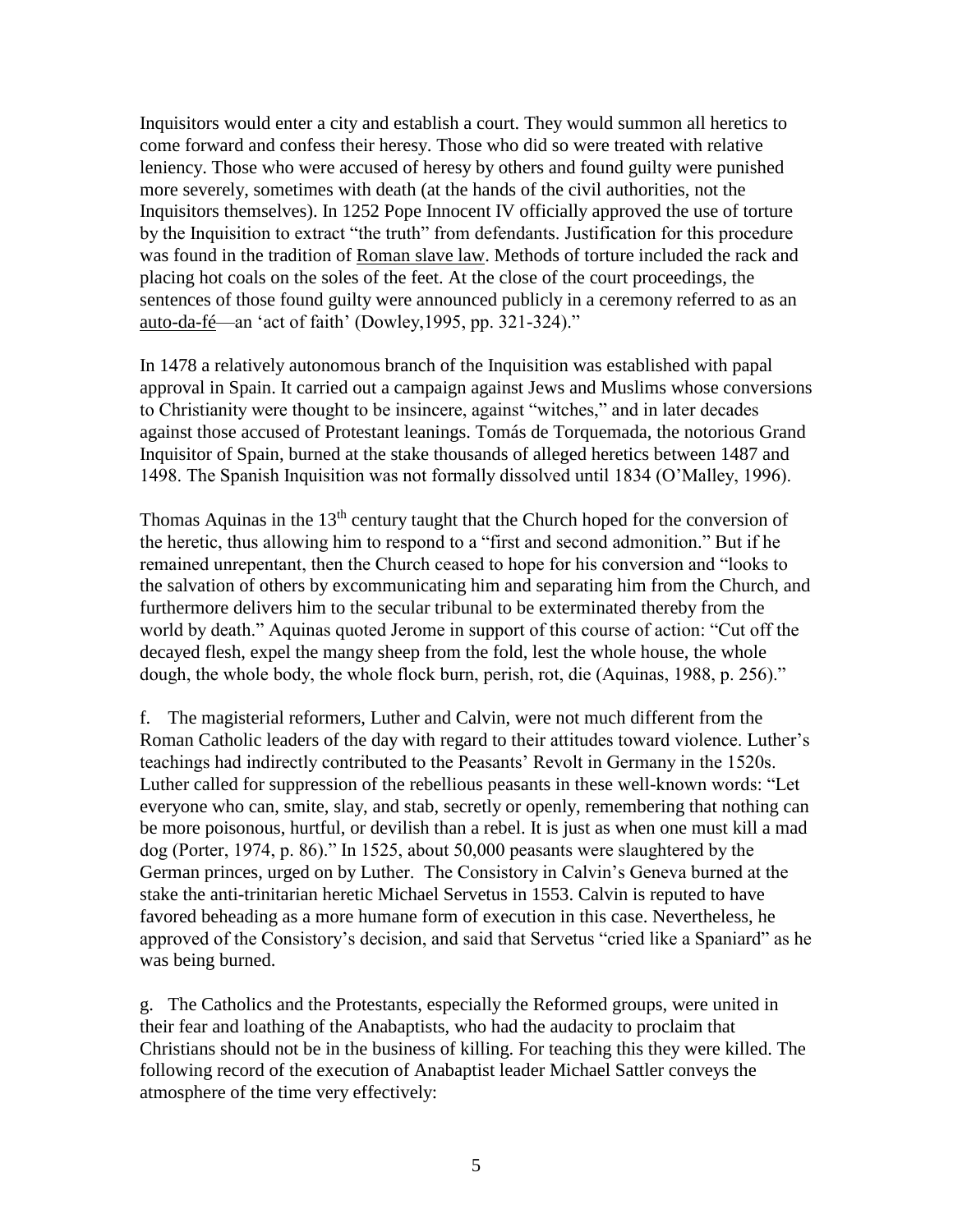… The judges having returned to the room, the sentence was read. It was as follows: "In the case of the attorney of His Imperial Majesty vs. Michael Sattler, judgment is passed that Michael Sattler shall be delivered to the executioner, who shall lead him to the place of execution and cut out his tongue, then forge him fast to a wagon and thereon with red-hot tongs twice tear pieces from his body; and after he has been brought outside the gate, he shall be plied five times more in the same manner…."

After this had been done in the manner prescribed, he was burned to ashes as a heretic. His fellow brethren were executed with the sword, and the sisters drowned. His wife, also after being subjected to many entreaties, admonitions, and threats, under which she remained steadfast, was drowned a few days afterward (Hunston, 1957, pp. 141 - 144).

Scenes such as this were repeated many times during the sixteenth century, resulting in the deaths of thousands of Anabaptists, who were perceived as dangerous heretics attacking the very foundations of Western Christian culture.

h. Violence between Catholics and Protestants occurred sporadically during the sixteenth and early seventeenth centuries, erupting finally on a grand scale in the Thirty Years War (1618-1648) (Dowley, 1995, p. 427). During this period the Catholic armies of the Holy Roman Empire entered into battles with the Protestant armies of Bohemia, Germany, Denmark, and Sweden. Success and defeat ebbed and flowed for both sides for many years. Most of the fighting took place in Germany, resulting in widespread devastation. Historians estimate that the overall population of Germany was reduced by fifteen to twenty percent.

i. The American Civil War took place between 1861 and 1865. Historians estimate that 620,000 persons died in the war (Litwack, 1996). On both sides there were Christian soldiers ministered to and encouraged by chaplains who claimed that God was on their side.

j. In the  $20<sup>th</sup>$  century, about 110 millions were slaughtered in two Great World Wars, and hundreds of lesser conflicts. Christian chaplains were found in all countries with Christian origins fully supportive of their nation's war efforts. When for instance President Truman watched the detonation in the Nevada desert of the world's first nuclear bomb, he declared it was the greatest event in the history of the human race! Truman was a Baptist Sunday School teacher who supposedly believed in the Resurrection… Shortly after the first test explosion, two atomic bombs were dropped on Hiroshima and Nagasaki, Japan, under Truman's authority, and with subsequent full blessing of American Protestant, Evangelical, and Catholic churches, instantly killing about 120,000 civilian men, women, and children in those cities. A few months earlier, with similar support by Allied Christians the world over, 100,000 civilian men, women, and children were slaughtered in one night of an incendiary bombing raid on Tokyo, Japan.

Father George Zebalka was the Catholic chaplain with the US Army air force who blessed the men who dropped the bombs on Hiroshima and Nagasaki in 1945. He said this in an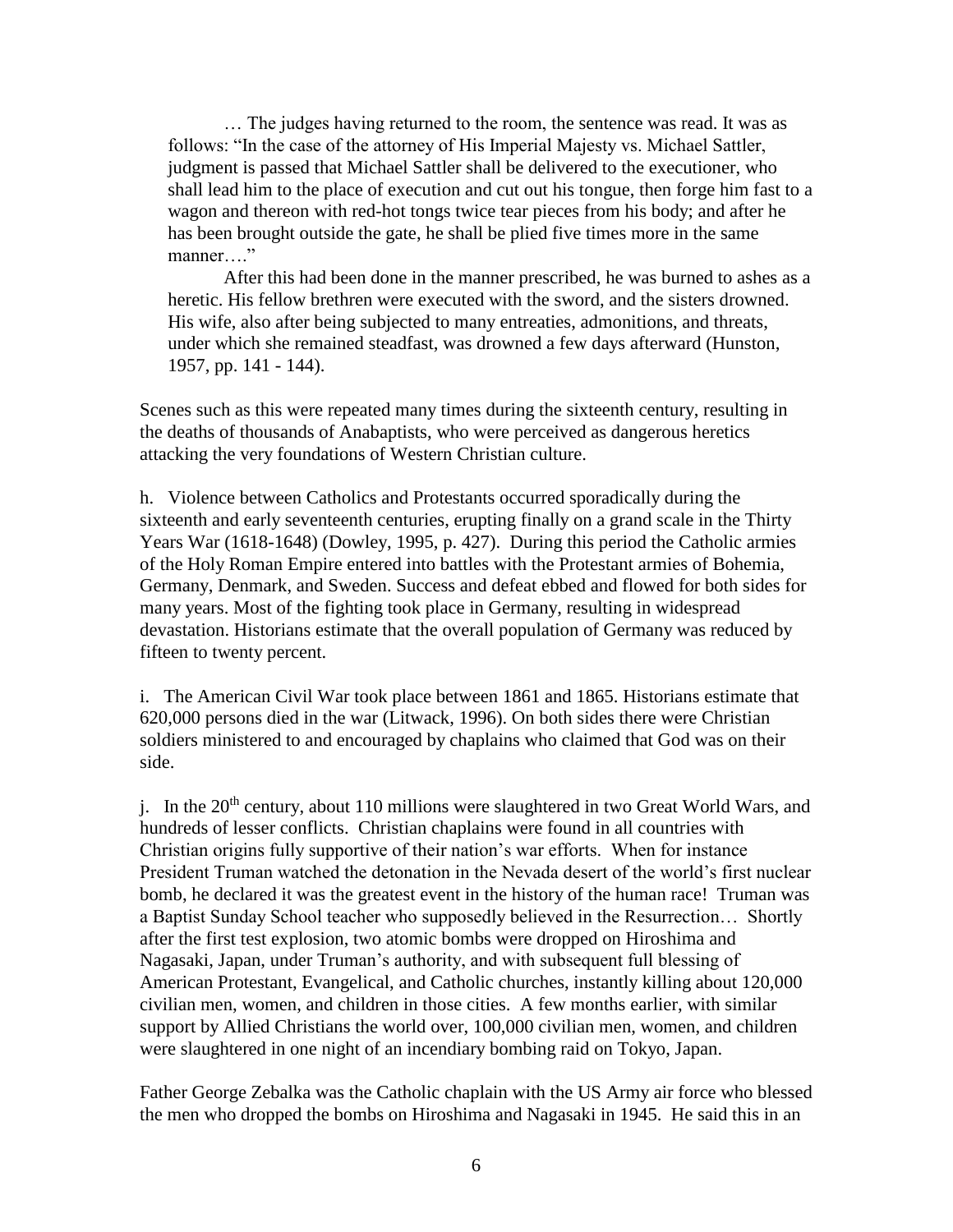interview: "The mainline Christian churches still teach something that Christ never taught or even hinted at, namely the just war theory, a theory that to me has been completely discredited theologically, historically, and psychologically.

"So as I see it, until the various churches within Christianity repent and begin to proclaim by word and deed what Jesus proclaimed in relation to violence and enemies, there is no hope for anything other than ever-escalating violence and destruction."

Remember Richard Hays' quote: "*One reason that the world finds the New Testament's message of peacemaking and love of enemies incredible is that the church is so massively faithless. On the question of violence, the church is deeply compromised and committed to nationalism, violence, and idolatry.*"

If the essence of the "law" - of how we should live -, according to Jesus is *justice, mercy and faithfulness* (Matt. 23:23 - compare to Micah 6:8, high water mark of OT spirituality), the church stands overwhelmingly guilty of faithlessness on the issue of violence.

## *Spiritual Origin of Violence*

Violence is not necessarily found in all human societies past or present. It is possible that widespread violence, developing into what one author calls a "Domination System" (Wink, 1992), emerged in human history only after a certain degree of societal density, complexity and conflict had been reached.

According to René Girard, however, who has been studying violence and its cultural origins during the past 40 years, violence is basic to human society from its earliest beginnings. Violence within a given society would build up to a certain point, then erupt sometimes into uncontrolled mayhem. The impetus towards violence arises from what Girard calls "mimetic desire": imitating the desire of another. So for example, a child in the nursery picks up a toy, and suddenly another child in the nursery wants it. And violence erupts! This is how Tom Sawyer in Mark Twain's classic got his fence painted! It is also the story of Jacob's repeated run-ins with Esau in the Bible.

Violence often follows from this "mimetic desire" - this covetousness. As James puts it succinctly: "What causes fights and quarrels among you? Don't they come from your desires that battle within you? You want something but you don't get it. You kill and covet, but you cannot have what you want. You quarrel and fight  $(4:1 \& 2)$ ."

According to Girard, the origin of violence is as simple, yet as profound, as our desires going unchecked until they explode into violence.

The biblical story of the first murder is a classic illustration of this: Cain desires what his brother has - a satisfactory relationship with God. And he kills for it. But of course alienation, not relationship, results.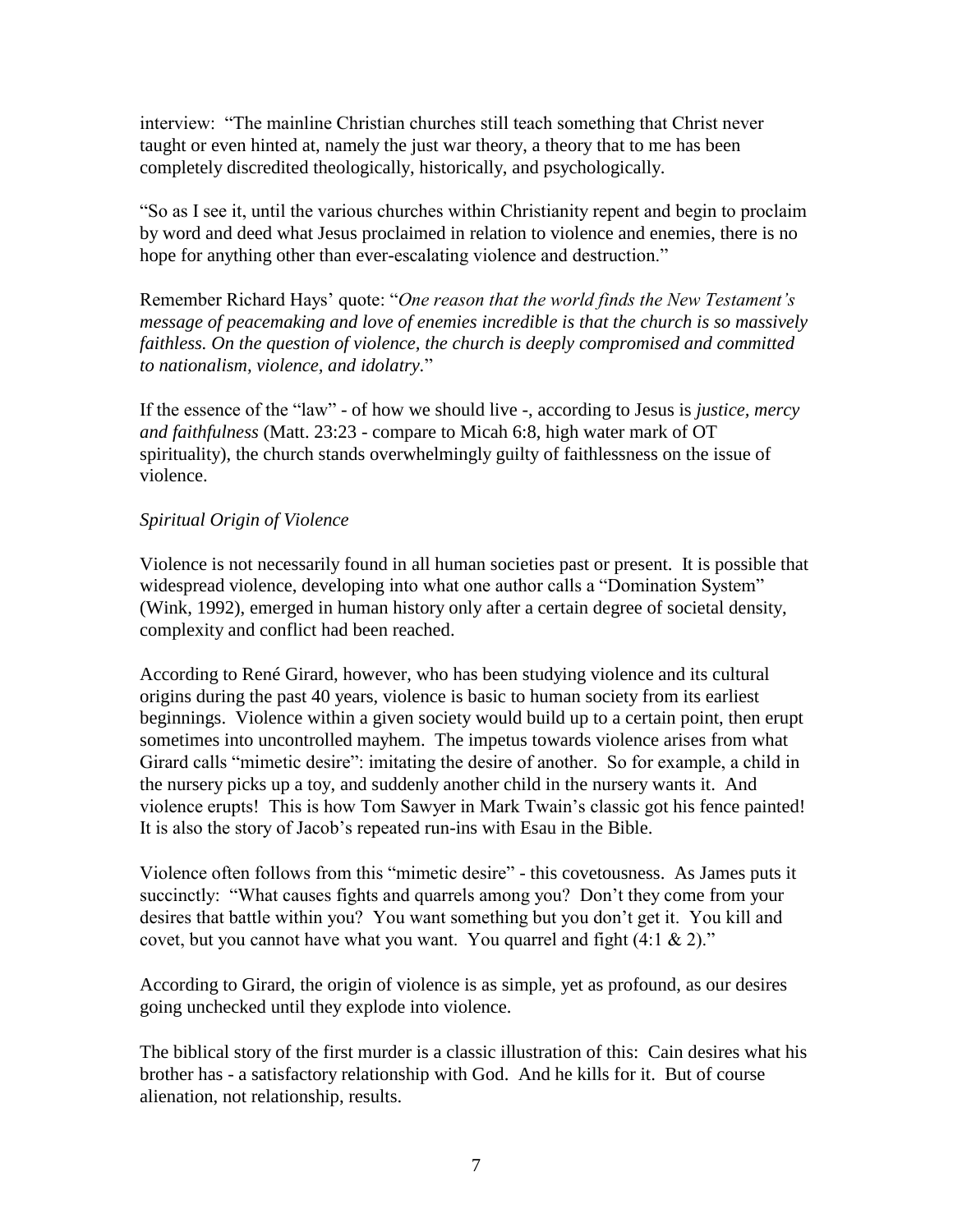### *Universal Responses to Violence: Scapegoat Mechanism*

Once violence has erupted, it threatens the well-being of the community. So a scapegoat must be found to siphon off the violence. In most societies, religious institutions traditionally served to create a "scapegoat mechanism" by which the scapegoat could be identified and sacrificed. All according to a strict ritual. "Religion is therefore, according to Girard, organized violence in the service of tranquillity. Religion covers up the sacrificial mechanism by means of myth, ritual, and prohibition (Wink, 1992, p. 146)."

The problem is, the scapegoat mechanism only siphons off the violence for a time. It in no way is capable of removing violence altogether, for violence in fact is foundational to it. This is the dilemma of all human cultures built upon a scapegoat mechanism. It is the ongoing participation in the Babylonian creation myth that violence is legitimate: so long as it is appropriately channelled through a religious mechanism or a secular means such as criminal justice, with all its prohibitions, rituals, and myths. Violence never removes, rather it breeds, violence.

#### *Jesus' Alternative to Violence*

Jesus offered and modelled a 'third way' in response to violence that takes one from a flight or fight response, to transformative "just peacemaking" initiatives in the face of violence. Paul Anderson sums this up well in an essay entitled, "Jesus and Peace".

"Finally, … these instructions must be read in light of Matt. 5:39a, which is often mistranslated "Do not resist an evildoer." … a more correct interpretation of the text does not negate resistance, but only violent resistance; what Jesus forbids is 'to resist *violently,*  to revolt or rebel, to engage in an insurrection [Wink, 1987, p. 185]'*.* One might also amplify the sentence to read, 'But I tell you, do not counterstrike the evildoer; but if someone strikes you on the right cheek, turn and face him, offering also the other.' The implication is that evil cannot be overcome by evil means. When one responds violently to violence, evil wins a double victory. First, its essential nature remains unexposed and thereby it prolongs its life. Second, it succeeds in seducing those with good intentions into its way. History is full of examples of revolutionaries who became what they had originally hated: oppressors. Jesus' strategy brings true reform and avoids this tragic end. Says [one writer],

His way aims at converting the opponent; failing that, it hopes for accommodation, where the opponent is willing to make some changes simply to get the protesters off his back. But if that fails too, nonviolence entails coercion: the opponent is forced to make a change rather than suffer the loss of power, even though he remains hostile. But Jesus' way does not employ *violent* coercion [Wink, 1987, p. 192].

"The strength of [this] interpretation of Jesus' teachings on nonviolence is that it clearly portrays the third way Jesus instructed his disciples to follow. Jesus advocated neither a fight nor a flight response to domination, but a nonviolent, redemptive engagement of the powers that be. While he did not aspire to be a political leader in the popular sense, his teaching was thoroughly political in its implications. It aimed at nothing short of creating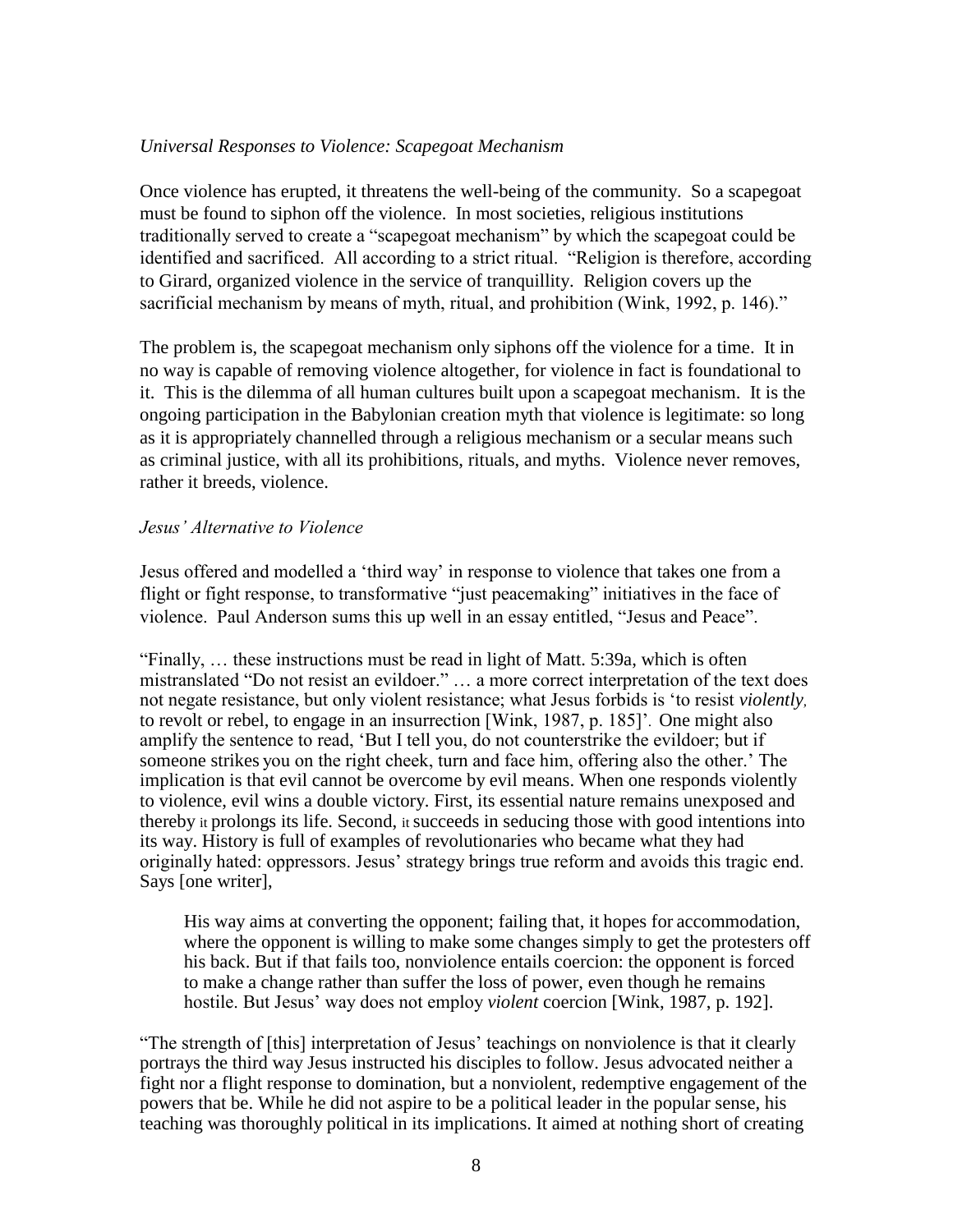a new earth in which God's just and loving will would be done as perfectly as in heaven (Anderson, 1994, pp. 119)."

## *What About Violence in the Bible?*

Once, when I was teaching a Sunday School class on the Luke 6 passage, which specifically enjoins love for the enemy, and indicates that God is merciful to the wicked every bit as much as to the good, a man in exasperation said that Jesus may say that in *this* passage, but there are lots of other passages where he could get the kind of message towards criminals he wanted: retribution pure and simple!

Another time, in an evening forum on capital punishment organized by a criminology class in a community college, I was asked to present a Christian perspective. Three others gave varying views. During the response time, a man indicated he was directing his remarks towards me. He began by quoting the King James Version of Matthew 23:23: "ye... have omitted the weightier matters of the law, **judgment...!**" He fairly thundered the last word, then proceeded with a diatribe against me and my ilk so full of invective that, had capital punishment been on the books for misinterpretation of Scripture, I think by his reckoning I should have been sentenced to the gallows that night!

The point is, both these people are right. They are drawing on wellsprings of violence attributed to God in the Bible. (Though Matt. 23:23 actually continues with the words "mercy, and faithfulness", drawing on Micah 6:8, which specifically calls God's people to practise "justice" - the preferred translation, not judgment -for the poor, the widow, etc. instead of scapegoating!)

There are, for instance, "six hundred passages of explicit violence in the Hebrew Bible, one thousand verses where God's own violent actions of punishment are described, a hundred passages where Yahweh expressly commands others to kill for no apparent reason... Violence... is easily the most mentioned activity and central theme of the Hebrew Bible (Wink, 1992, p. 146)." And there are portions of Revelation and other texts scattered about the New Testament with a violent tinge or avowal.

The sacrificial system of the Old Testament embraces the scapegoat mechanism. The beginning of the Hebrew religion is the scapegoating of an animal instead of a human being, in the surrogate sacrifice of a ram instead of Isaac. Animal sacrifice in the Old Testament is never far from human sacrifice. There is a move away from this scapegoat mechanism, especially during the time of the later prophets (Barbé, 1989, pp.24ff.) For instance Micah identifies animal sacrifice as child sacrifice disguised in the very passage Jesus draws on in Matthew 23. Hosea favours sincere conversion of the heart over mere sacrifice, as does Isaiah.

The New Testament however teaches in John 1 and Hebrews 1 that we read the Bible through the work and words of Jesus. Jesus is our "hermeneutical" or interpretative lens enabling us rightly to understand God's Word. And it is in Jesus that we meet sacrifice only to find in his teaching and through the Cross its complete rejection. "It is mercy I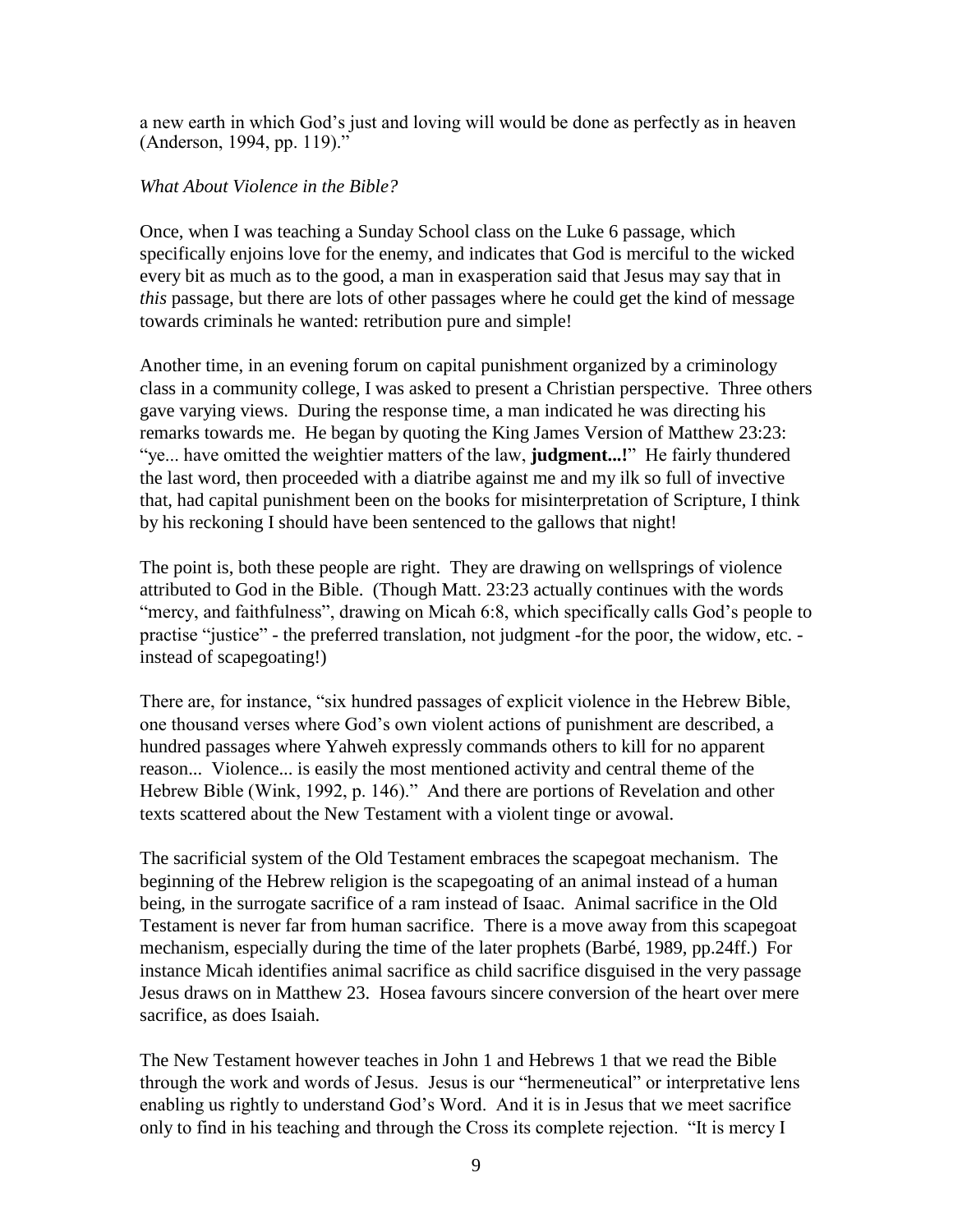desire and not sacrifice" Jesus says straightforwardly, quoting from Hosea 6:6 (Matt. 9:13). Jesus moves "from the logic of the scapegoat - that of the compulsory sacrifice - to the logic of the Lamb of God - that of the freely offered sacrifice of the innocent one, the righteous one (Barbé, 1989, p. 6)." According to the book of Hebrews, Jesus is the last scapegoat sent to reconcile us, once for all, to God (Hebrews 10:5 - 10 and others). According to I John, Jesus was the "...atoning sacrifice for our sins, and not only for ours but also for the sins of the whole world (2:2)." No one **ever need atone for sins - his or hers - again!**

Hays says: "This is the point at which one of the methodological guidelines proposed in Part III must come into play: the New Testament's witness is finally normative. If irreconcilable tensions exist between the moral vision of the New Testament and that of particular Old Testament texts, the New Testament vision trumps the Old Testament. Just as the New Testament texts render judgments superseding the Old Testament requirements of circumcision and dietary laws, just as the New Testament's forbidding of divorce supersedes the Old Testament's permission of it, so also Jesus' explicit teaching and example of nonviolence reshapes our understanding of God and of the covenant community in such a way that killing enemies is no longer a justifiable option. The sixth antithesis of the Sermon on the Mount marks the hermeneutical watershed. As we have noted, the Old Testament distinguishes the obligation of loving the neighbor (that is, the fellow Israelite) from the response to enemies: '[B]ut I say to you, Love your enemies and pray for those who persecute you, so that you may be children of your Father in heaven.' Once that word has been spoken to us and perfectly embodied in the story of Jesus' life and death, we cannot appeal back to Samuel as a counterexample to Jesus. Everything is changed by the cross and resurrection. We now live in a situation in which we confess that 'in Christ God was reconciling the world to himself, not counting their trespasses against them, and entrusting the message of reconciliation to us' (2 Cor. 5:19). Those who have been entrusted with such a message will read the Old Testament in such a way that its portrayals of God's mercy and eschatological restoration of the world will take precedence over its stories of justified violence (pp. 336 & 7)."

Jesus shatters for all time the legitimacy of the scapegoat mechanism. From his time on, no enemy may ever be put outside the circle of God's or our love. Love in the New Testament in fact means **the concrete embracing of the other to make that person a friend.**

### *The Biblical Interpretation Dilemma*

An unusual picture was once circulated around our Church when I was a kid. I remember it well. The brief notation below the picture explained that a man had been travelling along the highway after a pristine snowfall sparkled its brightness everywhere under a glorious sun. At one point he stopped, and noticed an unusual play of shadow against the backdrop of the freshly fallen snow. Being an amateur photographer with his own dark room, he took out his camera and snapped a few pictures of the strange phenomenon. He was astounded when, upon developing them, one in particular displayed an amazing likeness to the traditional artists' depiction of the face of Jesus. We all were invited to see what he saw.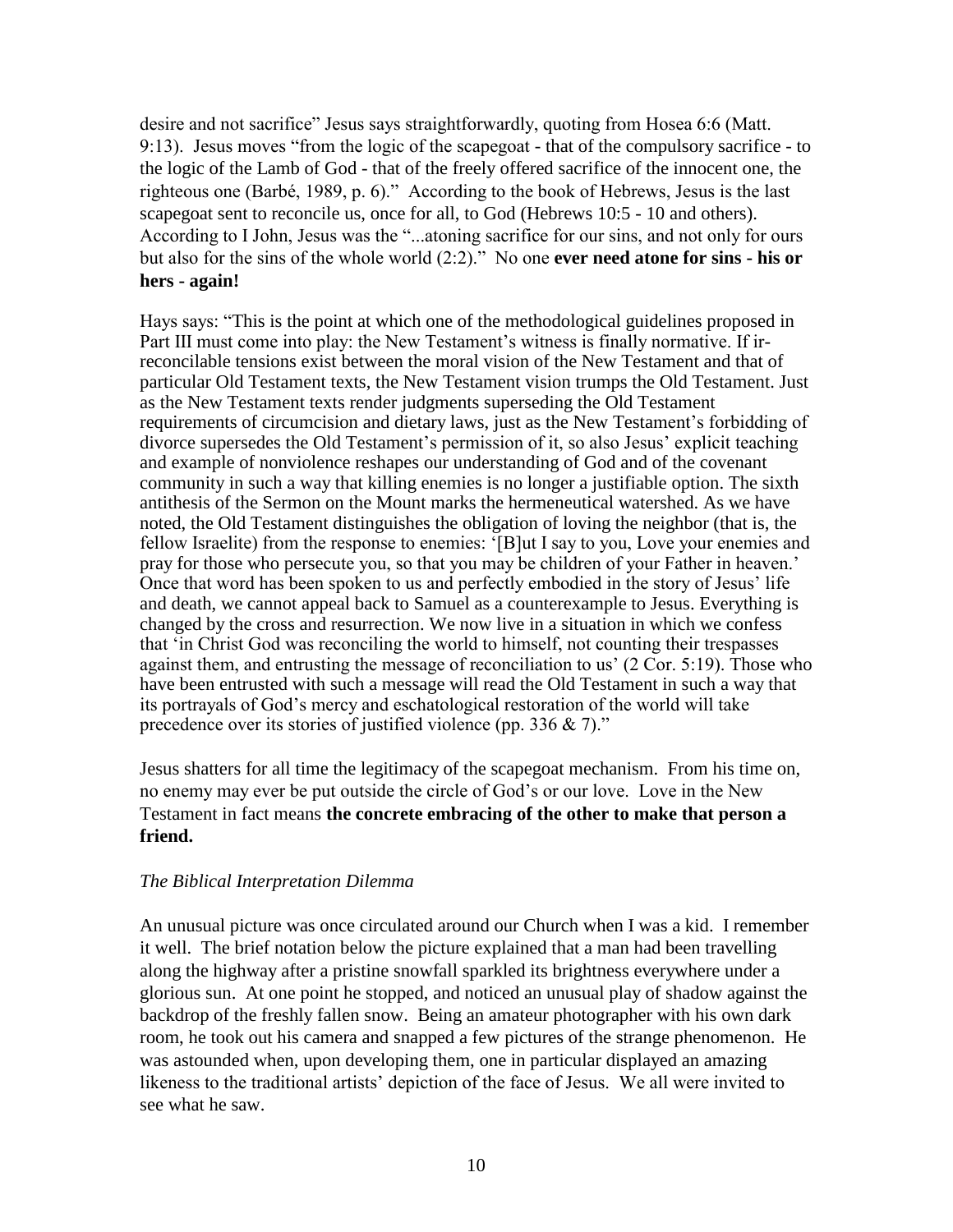What I saw first however, as did most, were dark blotches against a snow-white background. There was no face of any kind to see. Except there was! It took some doing, some adjusting, but finally I got it! I saw the face too!

Then, what was fascinating after that was, no matter how I looked at the picture, sidewards glance, upside down, back to front even when held against a clear window, I never failed immediately to recognize the face of Jesus in that photo.

We all know this phenomenon. There is a technical term for it that escapes me.

But some never did see the face. Their eyes simply never adjusted. They even doubted that we who saw really "saw".

*Theo*logy means literally, a word, or words about God. What theology really is concerning is creating for us, the believer, an accurate *word-picture* of God's face. Unfortunately, there are no artists' drawings of the real face of Jesus that have come down to us. So we have to discover the face of Jesus, and thereby the face of God, we Christians say, somehow in the written word - the Bible. The data of Scripture, in ongoing dialogue with Christians' interpretations through the ages and our faith community's understandings today all help us throughout our lives to form an ever sharper image of God.

Once an editor (in his 50's) of a theological piece I had written and was publishing said to me as the task was completed: "I have never been able to shake a picture of God I have had since my childhood. That picture is one of a God who is stern, harsh, totally demanding, punitive, a 'Hangin' Judge' ready to condemn me severely for anything I do wrong, and likely to relegate me to hellfire should I ever so slightly step out of line." He was a Christian, to be sure, and a faithful church-goer, he acknowledged, but he wasn't entirely sure that spending an eternity with such a "god" would not be more like his understanding of hell!

The dilemma we are in can be put as an analogy. The Bible is like a monstrous jigsaw puzzle, with a vast number of individual pieces to it. It's in fact the Ultimate Cosmic Jigsaw Puzzle, we Christians believe! I have seen once in my life the kind of jigsaw puzzle I am comparing the Bible to: one with identically shaped pieces. In the puzzle I saw, they were all squares. Now, it was a daunting enough task to put the puzzle together that I saw with the original box and the picture on it. Try doing an identically shaped pieces jigsaw puzzle sometime! But what if there were rival box cover pictures, and debate about which was the authentic one?

I am suggesting that the biblical data is precisely like that kind of jigsaw puzzle with identically shaped pieces. I'm suggesting further that we would have no hope of putting it together at all were it not for the face of Jesus we discover in the New Testament revelation, which becomes for us the ultimate picture of the face of God. I am suggesting that all other box covers than that of Jesus as seen in the New Testament revelation, are inadequate or wrong. But I am suggesting further that it is nonetheless difficult to see the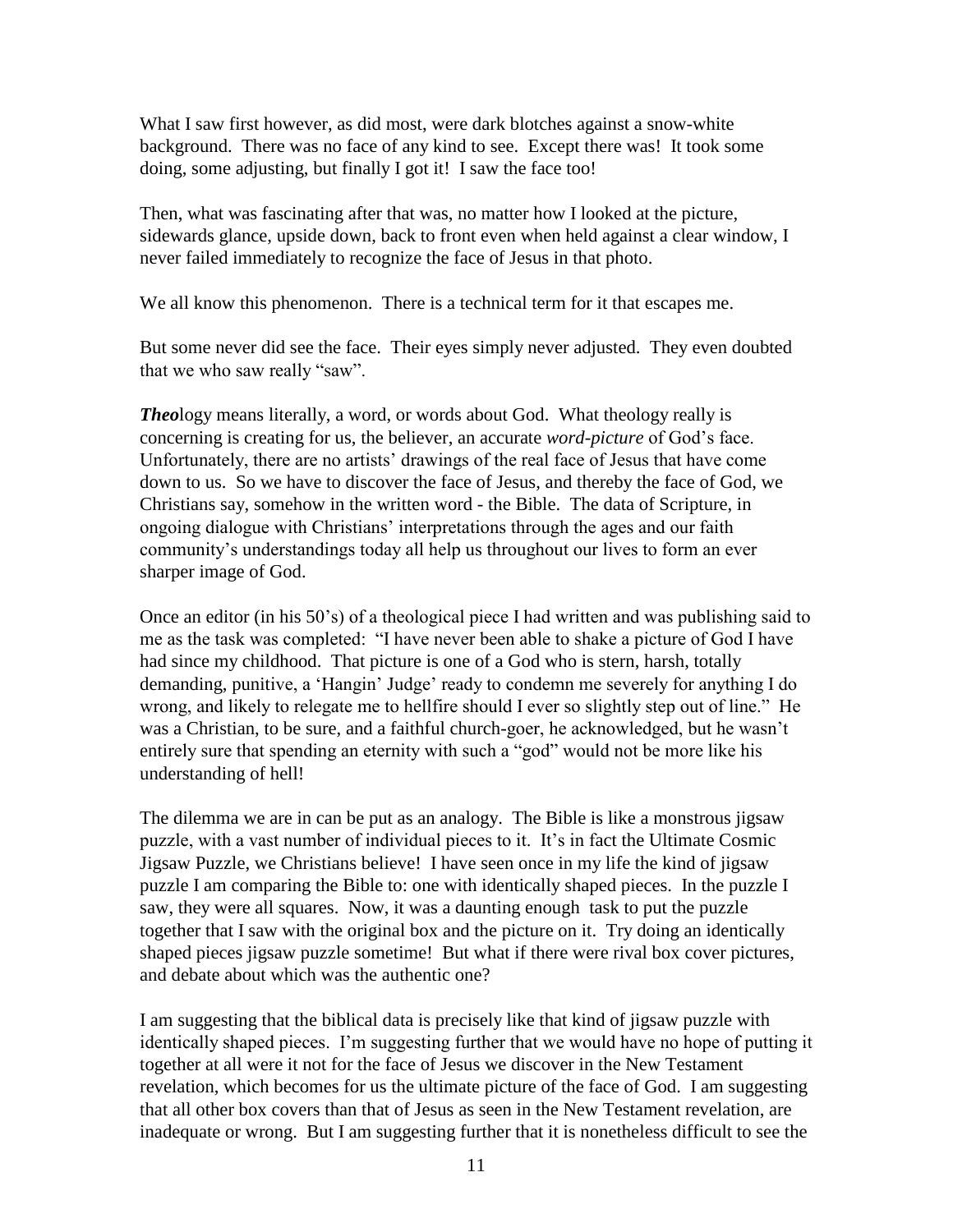face of Jesus properly. For some they "see", but all that is seen are "dark blotches": a God still of violence. And I think that one in that case does not really "see". Piece together the jigsaw puzzle when one only sees dark blotches, and one's picture of God will turn out entirely differently from doing it with the face of Jesus seen aright!

## *The Christian and War: Reflections on "Saving Private Ryan"*

Two Summers ago, Steven Spielberg released the film, *Saving Private Ryan.* "War is hell", observed Civil War General William Tecumseh Sherman. And Steven Spielberg dipped us right into its fiery midst in his 1998 Summer release.

War is indeed hell. Yet, in the long history of the Christian Church, apart from the earliest era, every war engaged in throughout Christendom has been supported by the Church on both sides of the conflict. How in the name of Jesus can this be?

Like Timothy, I was raised on Scripture. From a child I recited the all-time favourite verse of evangelicalism, John 3:16 - in my case in the majestic King James Version: "*For God so loved the world, that he gave his only begotten Son, that whosoever believeth in him should not perish, but have everlasting life.*"

I discovered only later to my shock that apparently John 3:16 has a footnote inserted into many Christians' Bibles. It is never quoted out loud, however. But it is obviously no less binding dogma. After "world", "whosoever", and "perish" the footnote reads: "*Except our enemies!*". *They* must in fact yield or indeed "perish"! Yet, I always was told it was the "Liberals", masters of the exception clause, who played fast and loose with Scripture...

What of the following line-up of texts, read without commentary? Does "Except our enemies" likewise get inserted every time? Here goes:

"*Love your enemies* (Matt. 5, Luke 6)."

"*So in everything, do to others what you would have them do to you, for this sums up the Law and the Prophets* (Matt 7:12)."

*"...'Love the Lord your God with all your heart and with all your soul and with all your mind.' This is the first and greatest commandment. And the second is like it: 'Love your neighbor as yourself.' All the Law and the Prophets hang on these two commandments* (Matt 22:37-40)."

"*Let no debt remain outstanding, except the continuing debt to love one another, for he*  who loves his fellowman has fulfilled the law. The commandments, 'Do not commit *adultery,' 'Do not murder,' 'Do not steal,' 'Do not covet,' and whatever other commandment there may be, are summed up in this one rule: 'Love your neighbor as yourself.' Love does no harm to its neighbor. Therefore love is the fulfillment of the law* (Rom 13:8-10)."

"*If you really keep the royal law found in Scripture, 'Love your neighbor as yourself,' you are doing right* (James 2:8)."

"*We love because he first loved us. If anyone says, 'I love God,' yet hates his brother, he*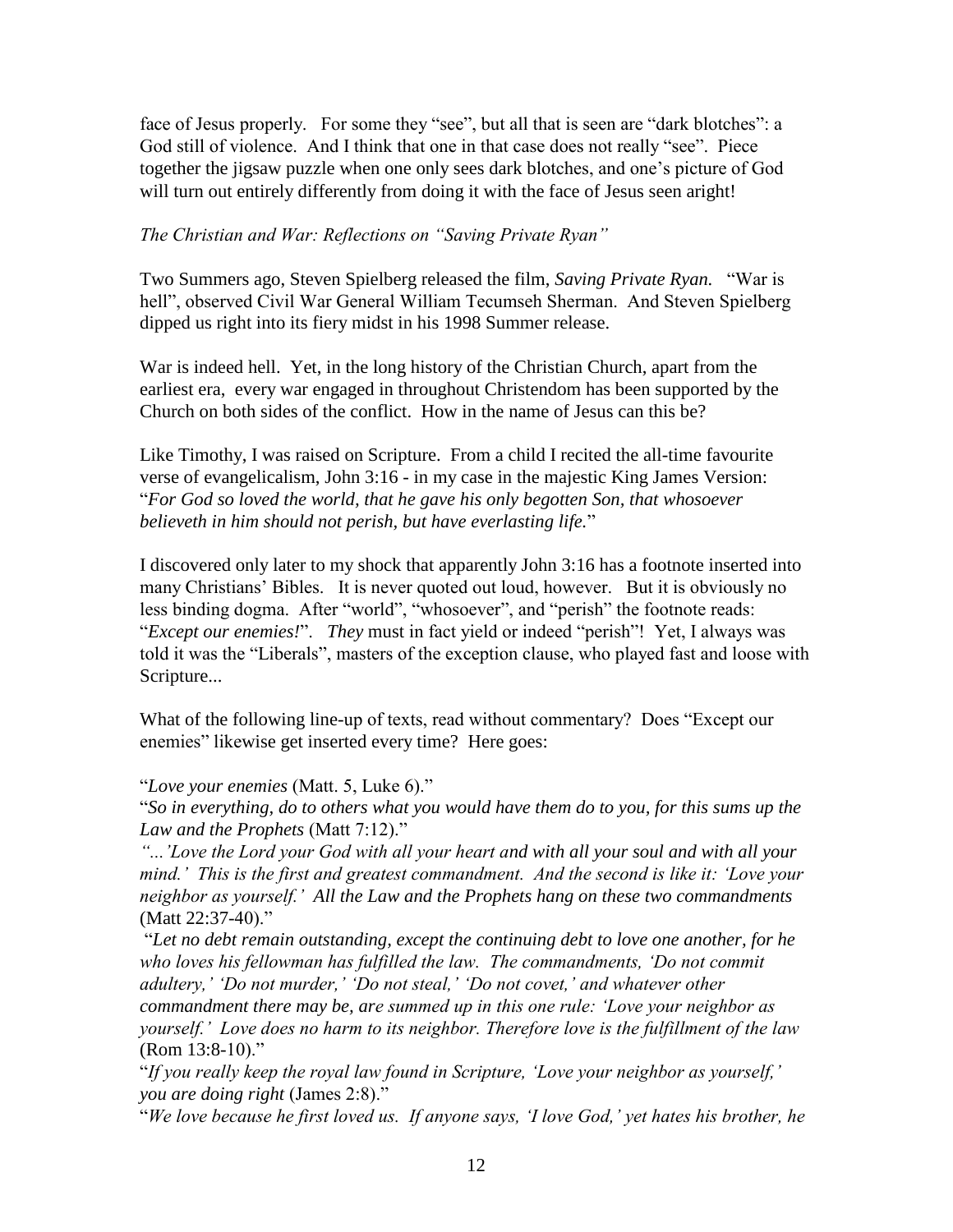*is a liar. For anyone who does not love his brother, whom he has seen, cannot love God, whom he has not seen. And he has given us this command: Whoever loves God must also love his brother* (I Jn 4:19-21)."

Can you see how much "scissors and paste" must be used to get us out of nonviolence towards neighbour and enemy? Remember Richard Hays' comment: "The question that we must now consider is how Matthew's vision of the peaceful community fits into the larger witness of the canonical New Testament. Do the other texts in the canon reinforce the Sermon on the Mount's teaching on nonviolence, or do they provide other options that might allow or require Christians to take up the sword?

"When the question is posed this way, the immediate result … is to underscore how impressively univocal is the testimony of the New Testament writers on this point (1996, p. 329)."

Is it possible that all these witnesses, Jesus included, did not read their Old Testaments? Or is it likelier that many Christians have not read (seriously enough!) their New Testaments? Are John 1 and Hebrews 1 *not* really in the Bible, both of which point to the primacy of Jesus as the final revelation of God's will?: "*In the past God spoke to our forefathers through the prophets at many times and in various ways, but in these last days he has spoken to us by his Son, whom he appointed heir of all things, and through whom he made the universe* (Heb 1:1-2)."

Watching Spielberg's film, with the overwhelming random slaughter and maiming, it occurred to me again that *war is the most complete inversion of evangelism imaginable!* Not good seed, but bullets and bombs are scattered with abandon, thereby utterly inverting the evangelistic mandate. One means "life abundant", the other delivers "death indiscriminate". At least 110 millions have been annihilated in largely Church-endorsed wars this century alone! *Is this not profoundly disturbing?! What could be more blatantly anti-Christian?* 

What of the Apostle Paul's declaration?: "*For though we live in the world, we do not wage war as the world does. The weapons we fight with are not the weapons of the world. On the contrary, they have divine power to demolish strongholds* (2 Cor 10:3-4)*.*" Is war not the ultimate worldliness, a "total depravity", according to the New Testament? How can something so patently anti-Christian be so blessed by so many Christians throughout so many centuries? What kind of awesome brainwashing, what potent spell, is at work here? Dare we call it, simply, sin?

The truth that sets us free (John 8:32) is obedience to God's will summed up in the two greatest commandments (Matt. 22; Mark 12; I John): love of God and love of neighbour. As believers, failure to love in this way is to invite Jesus' warning: "*Not everyone who says to me, 'Lord, Lord,' will enter the kingdom of heaven, but only he who does the will of my Father who is in heaven. Many will say to me on that day, 'Lord, Lord, did we not prophesy in your name, and in your name drive out demons and perform many miracles?' Then I will tell them plainly, 'I never knew you. Away from me, you evildoers!' Therefore everyone who hears these words of mine and puts them into practice is like a wise man*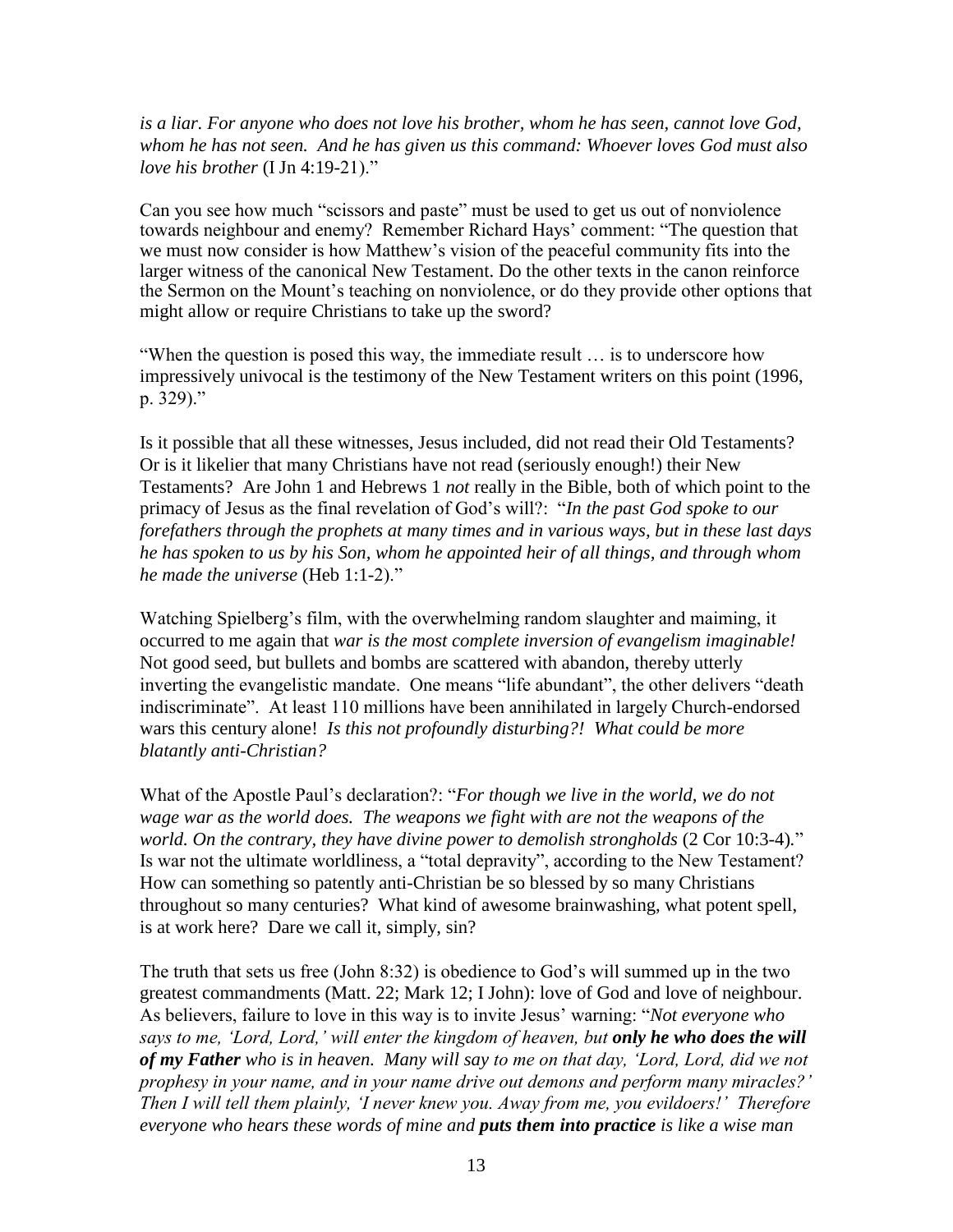*who built his house on the rock* (Matt 7:21-24)."

Was Gandhi right?: "The only people on earth who do not see Christ and His teachings as nonviolent are Christians."

War is indeed hell. In the movie, Captain John Miller comments: "For every man I kill, the further I get from home." Of course! A Nazi defendant at the post-War Nuremberg Trials said: "You have defeated us Nazis. But the spirit of Nazism has arisen like a Phoenix amongst you." Precisely! We always become what we hate. When the U.S. dropped the first nuclear bomb on Hiroshima, and obliterated instantaneously 100,000 lives, then three days later thousands more were slaughtered in Nagasaki (in sheer deathdealing magnitude utterly dwarfing this past decade's Oklahoma City bombing), President Harry Truman declared: "That was the greatest event in human history!" This from a lay Baptist preacher and Sunday School teacher... Astounding! What, in God's name, could be a more blatant denial of the Resurrection than those bombs and that statement?! *The Resurrection alone is the greatest event in human history!* And it means everything war does not: life abundant and everlasting. What business did that Biblebelieving Christian have in so utterly contradicting the very centrepiece of Christian faith? And did not the majority of Bible-believing Christians at the time in the West support Truman? Do not the vast majority of Bible-believing Christians still applaud the continued development of post-War weaponry and its deployment, which, in 1996 dollars in the U.S. alone, has amounted to 5.5 trillion dollars and countless lives for whom Christ died snuffed out?

"Home" (Captain Miller) ultimately is where love is. Where God is. Its opposite is hell. So hell is also war! For hell is in the end the obstinate refusal to love God and neighbour; the endless attempt at doing end runs around the two greatest commandments: love God and love neighbour (Matt 25). The biblical witness is: the only test case for love of God is love of neighbour (I John 4). And the test case for love of neighbour is love of enemies (Matt. 5 - 7, Luke 6). Failure to love the enemy is failure to love God is hell.

Spielberg got it right: war is hell. The question begs asking: What business have Christians ever had propagating hell?

**Story** - my reception from ChristianWeek of the above material:

"Hi, Wayne-sorry to take so long to get back to you this time around. We decided not to use your article for reasons of length (too long!), style (too many rhetorical questions) and tone (too harsh).

Thanks for going to the trouble of thinking this through and writing down your thoughts.

Debra

My simple addition to why it was rejected: "And argument: too true?"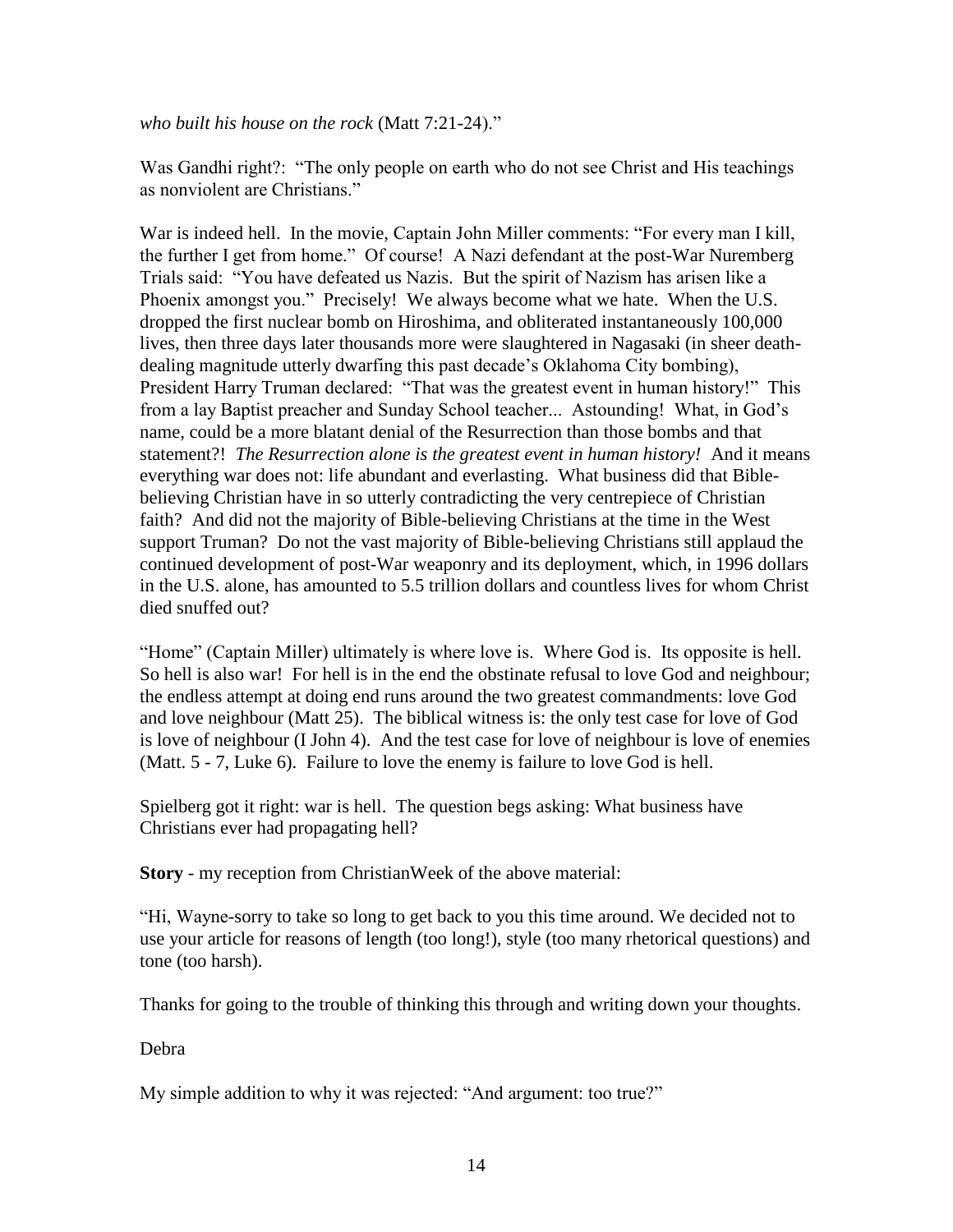## *The Christian and Hell: Theological Moorings of Violence in the Image of God*

Understanding war as hell begs the question of hell itself. I wish to briefly discuss the doctrine of hell in the context of a Christian consideration of violence. For a theological discussion of violence inevitably brings us to the most extreme instance of violence in God, if the traditional, most dominant, doctrine of hell is indeed biblical - eternal conscious punishment of the unbeliever. I will do this by interacting with a recently published book, *The Other Side of the Good News*, by Larry Dixon.

The central conclusion of the book in the author's words is that there is an "adequacy [in] the traditional view of hell... and that alternative views do not adequately reflect the scriptural data concerning hell... (p. 173)."

The author writes: "One's doctrine of the final judgment of the wicked is a direct reflection of one's doctrine of God (p. 165)." Indeed. And one's doctrine or *picture* of God - the box cover - is ultimately seen in Jesus (John 1 and Hebrews 1).

One evangelical New Testament theologian, Chris Marshall, in a significant draft manuscript on hell in a forthcoming book on biblical restorative justice (my area of ministry), writes: "Jesus shows that those who think of God in terms of strict distributive or retributive justice *fundamentally misunderstand God* (Matt. 20:1 - 16) (Marshall, 1999, p. 17, emphasis added)." *Yet, I suggest, this is the central "dark blotches" misunderstanding of the picture on the puzzle cover of God in the book under review.*  God is depicted as ultimately violently retributive towards the wicked. On the contrary, Marshall, in surveying the biblical evidence, writes in the conclusion of his paper: "For our purposes the point to notice is that God's final word is not retribution but restoration, the re-creation of heaven and earth so that sin, suffering, sickness and death are no more (1999, p. 21)." God's ultimate word biblically is, indeed, nonviolent, all-inclusive love, *which subsumes all biblical categories of wrath, judgment and punishment!* I submit gently, but firmly that, to miss that is to miss, simply, the Good News.

In the end, the greatest critique of the traditional doctrine of hell is simply this: *there is biblically no "other side of the good news"!* There is Good News, period! Hell too is embraced by God's love. Dixon presents a "gospel" without good news that reads, *à la Four Spiritual Laws*, thus: "God loves you, and has a wonderful plan for your life... *But if you don't buy in before death, God hates you, and has a horrible plan for your afterlife!*" No genuine love affair human or divine is imaginable with that kind of timelimited vicious threat hanging over one's head.

There is ultimately no room for the violence of the traditional view of hell in the biblical Good News that is shot through with God's "Amazing Grace" - how sweet the sound! I suggest this view is not arrived at because of the biblical evidence but by a misguided hermeneutic: the wrong "box cover". Biblically, God's love *is* the ultimate word, and judgment and redemption equally are subsumed under that love. In the end, "mercy triumphs over judgment (James 2:13)!" in an amazing paradox of grace whereby God is both "just and justifier" (Rom. 3:26). For, as Jesus called for repeatedly (Matt. 9:13 and 12:7): "I desire mercy, not sacrifice." Such a call is above all a call to *conversion.*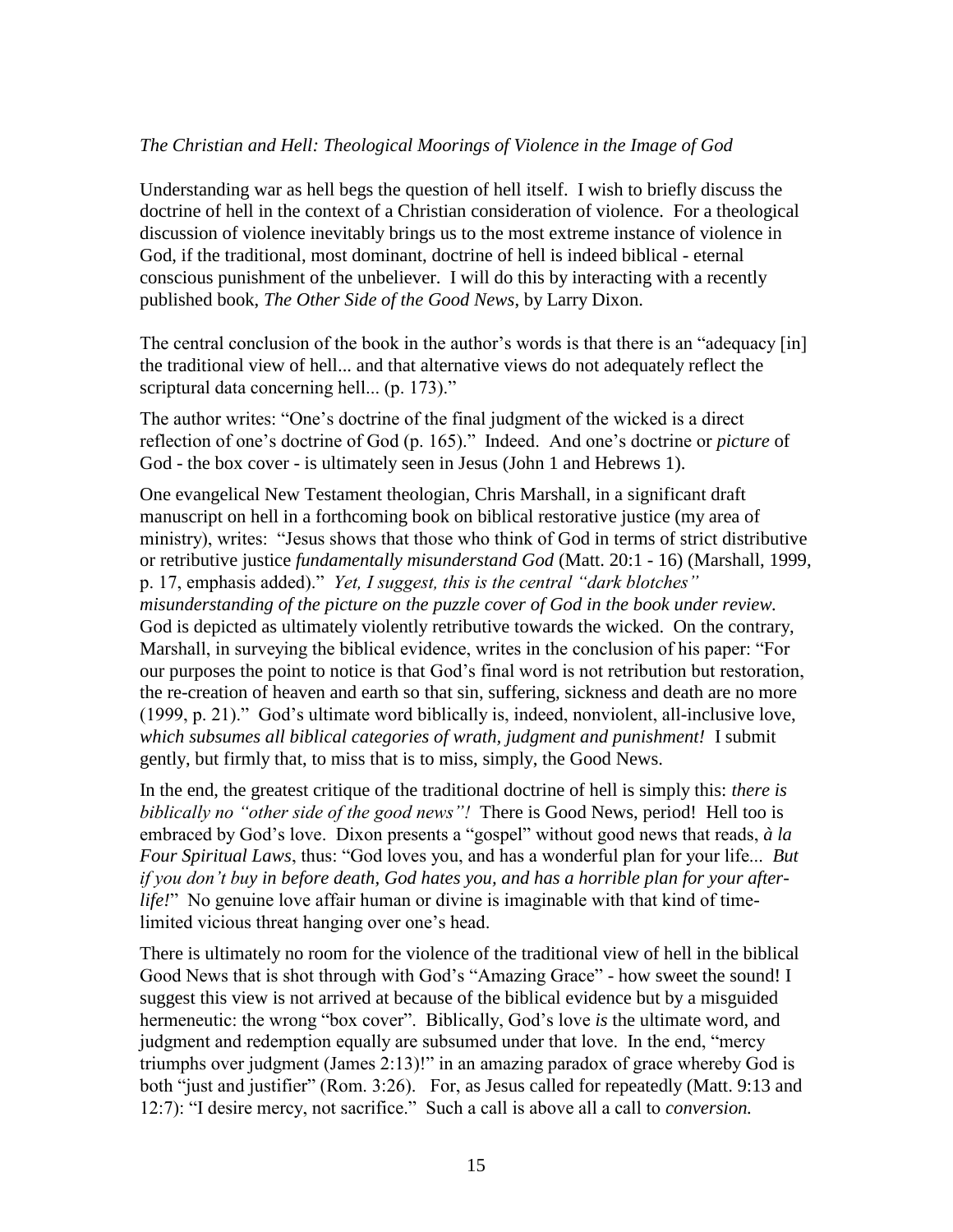**Story**: I feel a personal sadness in critiquing Dixon's conclusions. On p. 178, he writes: "A former missionary friend, who has since moved away from the traditional doctrine of hell, said to me that 'God's *penultimate* word is *wrath*, but His *ultimate* word is *love*.'" I am that "former missionary friend". We served together doing evangelism in West Berlin from 1972 to 1974. The author's rejoinder to my statement was: "We would have to disagree (p. 178)". "We" did disagree at the time he was writing his book when I visited him; we disagreed after he gave me Chapter Five to read in manuscript form; we still disagreed in subsequent correspondence.

## *Finding Our True Selves and Jesus Invariably in the Other*

The trinitarian doctrine of God's creation of humanity suggests a self connected always to the other.Not an "autonomous self", rather a "person-in-community" is the biblical view of who humans are. An "individual self" is in fact a biblical oxymoron, a contradiction. We are not ourselves until we find ourselves in the other is the biblical perspective. Jesus simply upped the ante: he said finding ourselves in the other is still heresy (a false choice) if it does not move beyond nepotism (me and mine first). The test case for Jesus of a person's becoming a true self is love of enemy. Failure in this is, he taught, *metaphysical suicide*. Further, Jesus made it clear that becoming our true selves happens only as we discover Jesus in the other. Put differently: finding Jesus means finding our true selves. It also means it is impossible to find Jesus if we do not find ourselves in the other, supremely in the enemy. Failure to love the neighbour/enemy therefore is failure to love Jesus and ourselves.

The biblical view is that we are created in God's image as persons-in-community, as God is a community of dynamic love between Father, Son, and Spirit from before creation. When we are called to "love our neighbour as ourselves", it means, "You shall love your neighbour *as being your own self* ." Your neighbour is your true self. You have no self in yourself. And Jesus pushed the bounds of who is the neighbour to the limit to include the enemy. Further, the teaching from Matt. 25 (31ff) is that Christ is invariably to be found "in the least of these" - in any and every neighbour without exception, in any and all enemies without exception. Love in the New Testament is the ceaseless attempt to make the enemy a friend, to try without limit to draw a circle of inclusion around the other.

*Therefore a "Christian soldier", a "Christian executioner", or any kind of "Christian*cum*-destroyer-of-neighbour/enemy" is a contradiction in terms, or, baldly stated: a heresy*.

It is biblically impossible to come to Jesus without coming to the other, supremely the enemy. Failure to believe *and* destroying the enemy are equally denials of the faith.

### *Conclusion: Is Violence Master of Us All?*

In the third chapter of *Embodying Forgiveness* (Jones, 1995), "Forgiveness Eclipsed" Jones asks whether violence is the master of us all. He tells the true story of a Catholic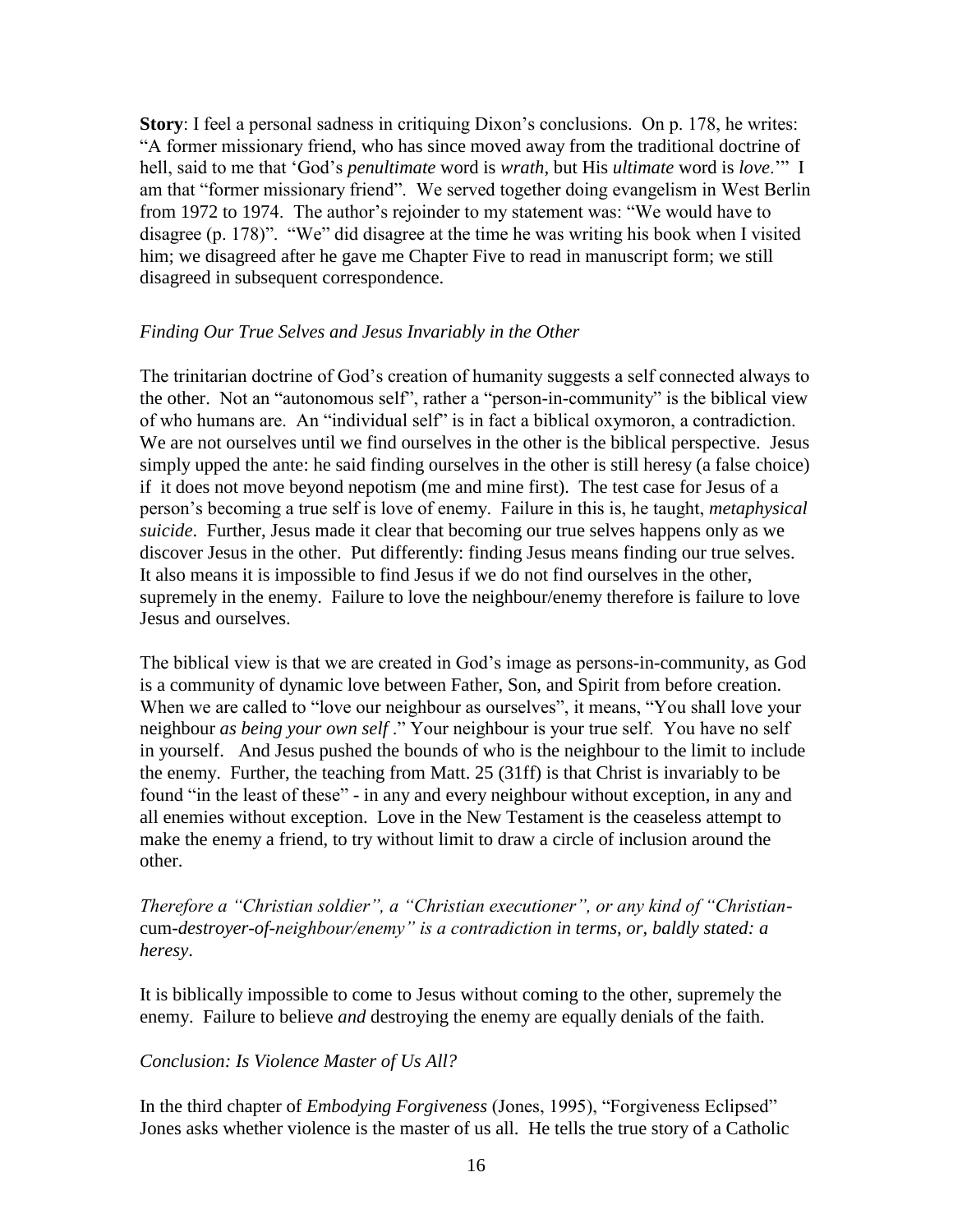priest, Maximilian Kolbe, who on July 30, 1941, in Auschwitz concentration Camp, stepped forward to offer himself for punishment of starvation by death in place of one of ten who were so sentenced. As the days ground on, and all the men slowly starved, the priest consistently responded to fellow captives and captors alike with love and forgiveness. His actions increasingly inspired his fellow captives and unnerved the captors. His refusal to submit to, and thus reproduce, violence, became recognized as a growing threat to the Nazis. On the 16th day, the Nazis killed the priest, since he was so subversive to the good order of the Camp. In the fictionalized novel about this true story, entitled *Orbit of Darkness*, one character says: "Those who give up their lives, at least in principle, become more dangerous to the Germans than planes or tanks. *They become the ultimate weapon* ([p. 249], Jones*,* 1995, pp. 91ff, italics added)." Interestingly, Kolbe has since been canonized by the Catholic Church.

This is precisely the Apostle Paul's thesis in 2 Cor 10:4-5, as quoted earlier: *The weapons we fight with are not the weapons of the world. On the contrary, they have divine power to demolish strongholds. We demolish arguments and every pretension that sets itself up against the knowledge of God, and we take captive every thought to make it obedient to Christ.* 

The weapons Christians wield are subversive to the core of every cultural institution known to human history, caught in endless spirals of scapegoating violence. On the one hand there is the *wisdom of the world* that is *foolishness in God's sight*. On the other, *there is the wisdom of the Gospel* that is *the most potent subversive force in human history***.**

As one writer has taught us, the Nazis were defeated indeed, but Nazism called forth a response of violence so identical to the *spirit* of Nazism that we have reaped the whirlwind of violence in the West ever since. We became what we hated in the Nazis. The indiscriminate slaughter of hundreds of thousands of German and Japanese civilians through incendiary bombing raids on civilian targets in hundreds of German and Japanese cities, topped off by the dropping of two atomic bombs spelling instant death for multiplied thousands of non-combatants, is overwhelming witness to that horrible reality.

Christians are called to be *now*, what the world is meant to become *then.* We are called to lives "lived on eschatological edge (Johnson, 1986, p. 265)." Living the end now. And what is that end? Listen to Isaiah 11:6-9:

*The wolf will live with the lamb, the leopard will lie down with the goat, the calf and the lion and the yearling together; and a little child will lead them. The cow will feed with the bear, their young will lie down together, and the lion will eat straw like the ox. The infant will play near the hole of the cobra, and the young child put his hand into the viper's nest. They will neither harm nor destroy on all my holy mountain, for the earth will be full of the knowledge of the LORD as the waters cover the sea.*

Amen!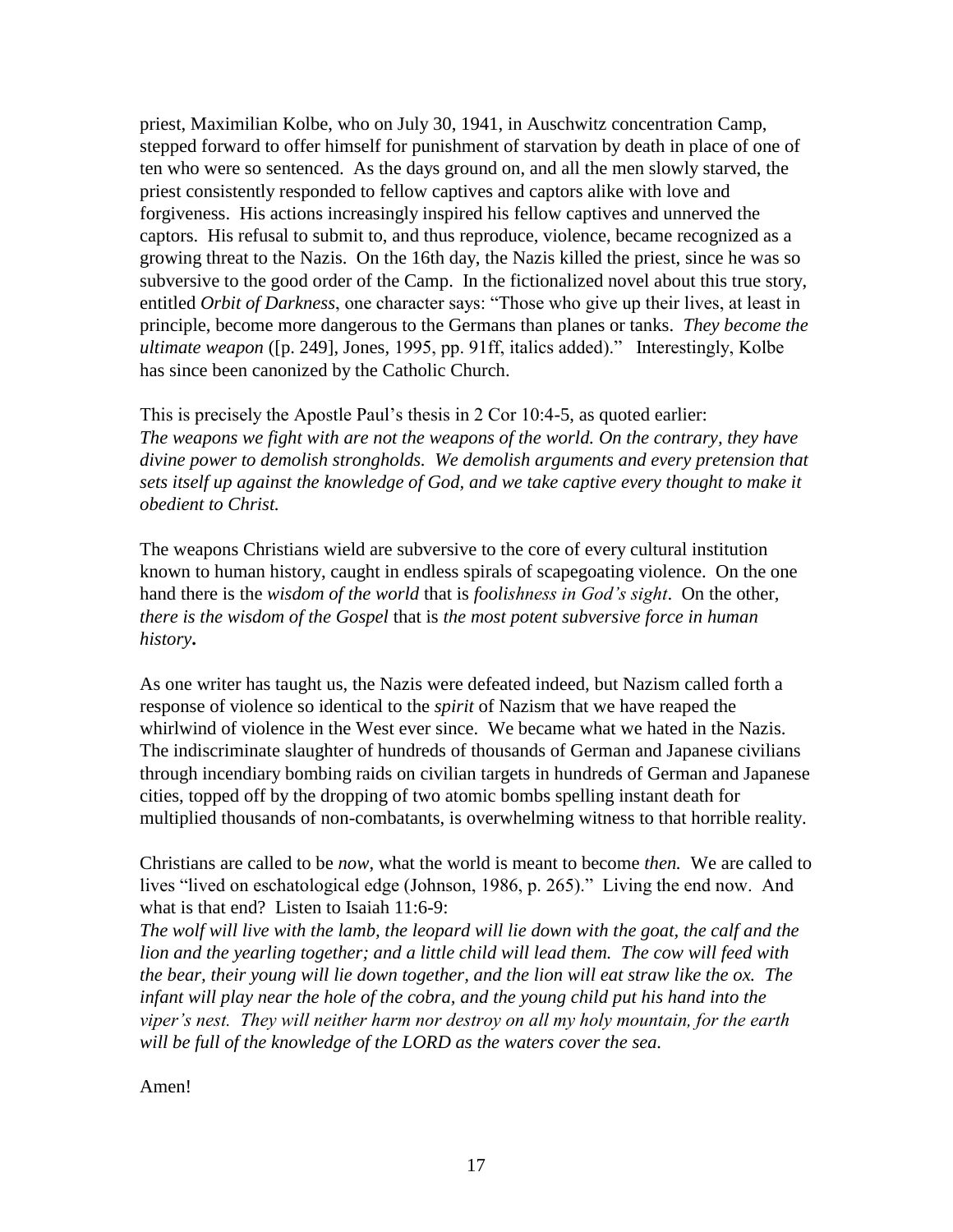#### **References**

- Alison, James (1996). *Raising Abel: The Recovery of the Eschatological Imagination*, New York: Crossroad.
- Anderson, Paul N. (1994). "Jesus and Peace", *The Church's Peace Witness*, Ed. Marlin E. Miller & Barbara Nelson Gingerich, Grand Rapids: William B. Eerdmans Publishing Company.
- Aquinas, St. Thomas (1988) *On Law, Morality, and Politics*, William P. Baumgarth and Richard J. Regan, eds., Indianapolis: Hackett Publishing Company.
- Barbé, Dominique. 1989. *A Theology of Conflict: and other writings on Nonviolence*, New York: Orbis Press.
- Bellinger, Charles K. (2001). *The Geneaology of Violence: Reflections on Creation*, *Freedom, and Evil*, New York: Oxford University Press.
- Boersma, Hans (1999). *The Feet of God: In Stomping Boots or Dancing Shoes?: The Trinity as Answer to Violence*, Geneva Society Lamblight Lecture Series, Trinity Western University, September, 1999; since published in *Canadian Evangelical Review* 18 (1999), pp. 2-18.
- Dixon, Larry (1992). *The Other Side of the Good News: Confronting the Contemporary Challenges to Jesus' Teachings on Hell*, Wheaton: BridgePoint.
- Dowley, Tim, ed. (1995) *Introduction to the History of Christianity*, Minneapolis: Fortress Press.
- Frank, Douglas W. (1986). *Less Than Conquerors: How Evangelicals Entered the Twentieth Century*, Grand Rapids: William B. Eerdmans Publishing Company.
- Gabor, Thomas (1994). *'Everybody Does It!': Crime By the Public*, Toronto: University of Toronto Press.
- Girard, René (2001). *I See Satan Fall Like Lightning*, New York: Orbis.
- Gorringe, Timothy (1996). *God's Just Vengeance: Crime, violence and the rhetoric of salvation*, Cambridge: Cambridge University Press.
- Hays, Richard B. (1996). *The Moral Vision of the New Testament: A Contemporary Introduction to New Testament Ethics*, New York: HarperSanFrancisco.
- Johnson, Luke Timothy (1986). *The Writings of the New Testament: An Interpretation*, Philadelphia: Fortress Press.